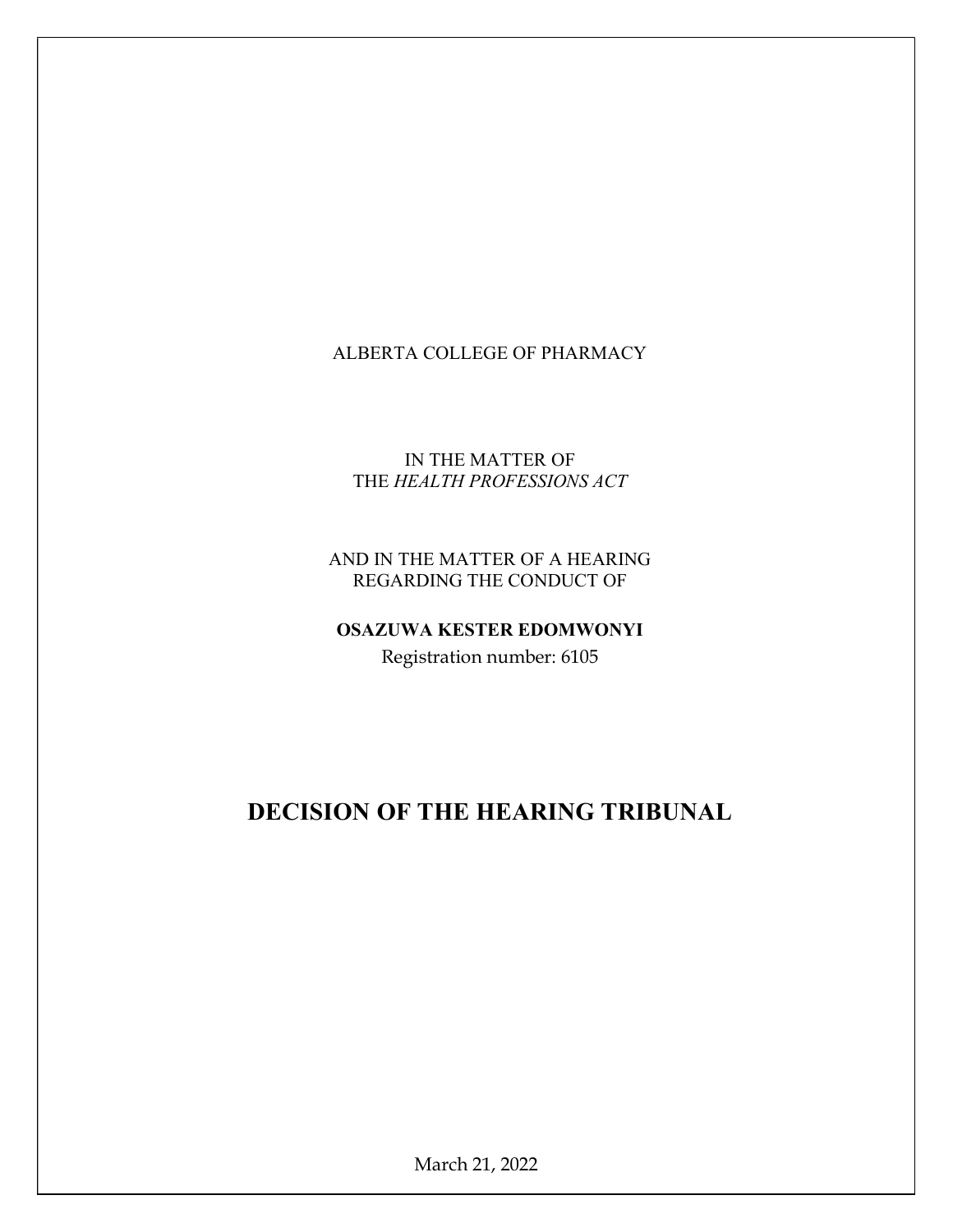### I. **INTRODUCTION**

The Hearing Tribunal held a hearing into the conduct of Osazuwa Kester Edomwonyi ("Mr. Edomwonyi"). In attendance on behalf of the Hearing Tribunal were Rick Hackman (pharmacist and chair), Anil Goorachurn (pharmacist), Pat Matusko (public member), and David Rolfe (public member).

The hearing took place via video conference on November 9, 2021. The hearing was held under the terms of Part 4 of the Health Professions Act

In attendance at the hearing were James Krempien, Complaints Director of the Alberta College of Pharmacy ("the College"), Annabritt Chisholm and Raymond Chen, legal counsel for the Complaints Director; Osazuwa Kester Edomwonyi, Investigated Member, Kenneth Fitz, legal counsel for Mr. Edomwonyi; and Gregory Sim, independent legal counsel to the Hearing Tribunal.

The hearing was recorded by a court reporter, Shelley Becker. Margaret Morley, Hearings Director, facilitated the technical aspects of the videoconference.

## II. ALLEGATIONS

The allegations considered by the Hearing Tribunal were as follows:

IT IS ALLEGED THAT, between November 28, 2019 and September 23, 2020 while you were the licensee and proprietor of Creekside Pharmacy (ACP Licence #2928) (the "Pharmacy") and between September 23, 2020 and October 8, 2020 while you were an owner and the proprietor of the Pharmacy, you failed to provide appropriate supervision to the Pharmacy's unregulated employee, such that:

- 1. On or about November 28, 2019, attended at and:
	- a. administered injections of vitamin B12 to at least two individuals without being authorized to do so and when the individuals were not assessed by a pharmacist to determine the appropriateness of the vitamin B12 injection,
	- b. created inaccurate patient records for and that listed you as the prescriber of the vitamin B12,
- 2. was not required to wear a nametag that clearly differentiated her in her role as an unregulated pharmacy assistant from a regulated member,
- 3. was able to access and adjust the pharmacy inventory so that there was no record of her taking vitamin B12 or the Flu Shot from the pharmacy on or about November 28, 2019 or October 8, 2020, and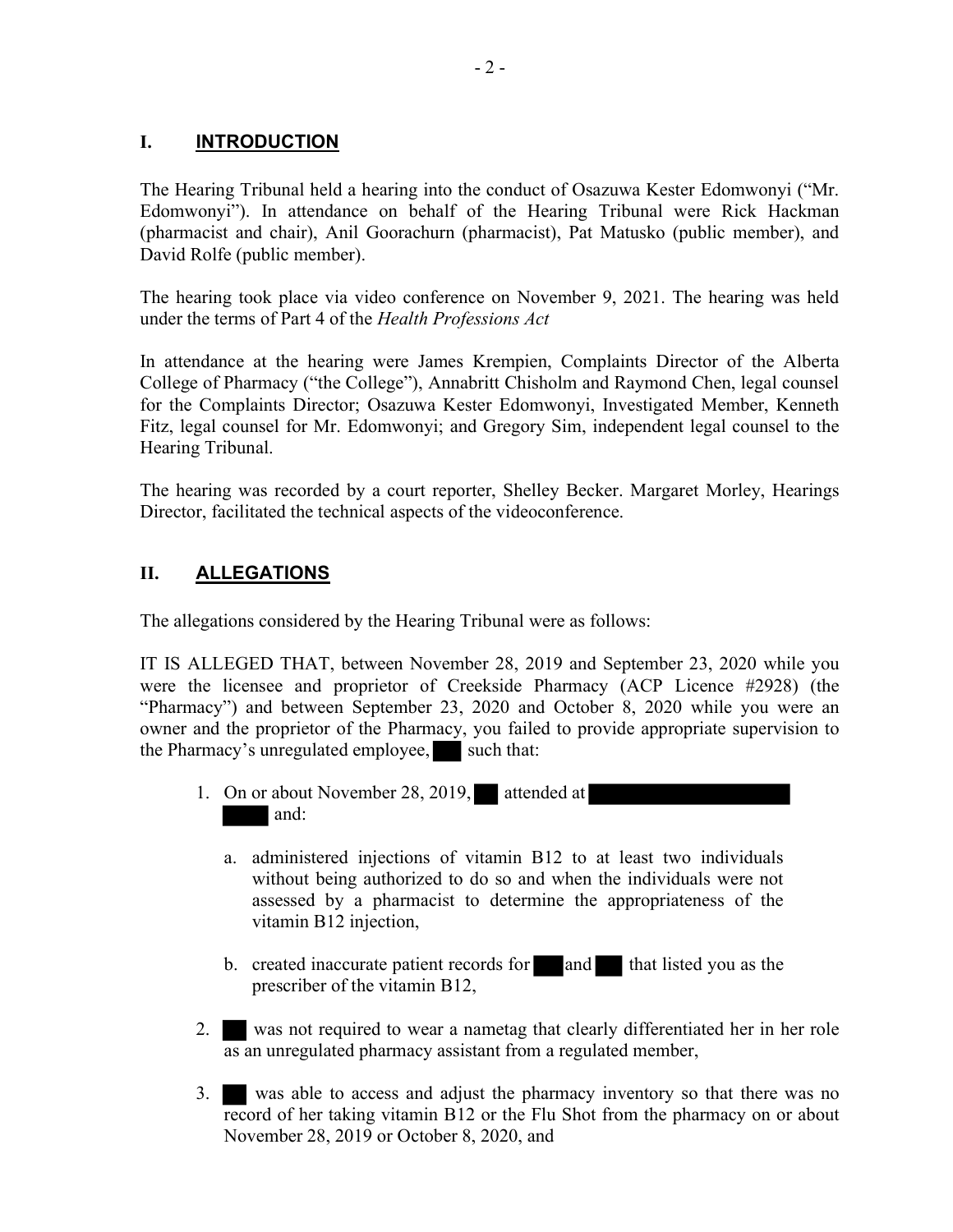- 4. On or about October 8, 2020, without either of you or advising , the licensee in place at the time:
	- a. coordinated the scheduling and attended alone at the and administered injections of vitamin B12 and/or the Flu Shot to approximately five individuals without the authorization to do so and when the individuals were not assessed by a pharmacist to determine the appropriateness of the injection,
	- b. created inaccurate patient records for , , , , and  $\overline{\text{that}}$  listed as the prescriber of the administered drug or vaccine, and
	- c. submitted inaccurate claims to Alberta Blue Cross for pharmacy services that were not provided by a regulated member.

#### IT IS ALLEGED THAT your conduct in these matters:

- a. Breached your statutory and regulatory obligations to the Alberta College of Pharmacy as an Alberta pharmacist, pharmacy licensee and owner and proprietor,
- b. Undermined the integrity of the profession,
- c. Decreased the public's trust in the profession,
- d. Created the potential for patient harm, and
- e. Failed to exercise the professional and ethical judgment expected and required of an Alberta pharmacist, pharmacy licensee and owner and proprietor.

IT IS ALLEGED THAT your conduct constitutes a breach of the following statutes and standards governing the practice of pharmacy:

- Standards 1, 18, and 20, and Sub-sections 1.1, 1.2, 18.2, 18.3, 18.4, 18.6, 20.6, and 20.7 of the ACP Standards of Practice for Pharmacists and Pharmacy Technicians,
- Standards 1, 3, 4, 5, 8 and 14 and Sub-sections 1.1, 1.2, 3.4, 3.7(d), 3.8, 3.9, 3.15, 4.1(b), 5.11, 8.6(d), 8.6(f), 8.6(g), 14.1 and 14.2 of the ACP Standards of Practice of the Operation of Licensed Pharmacies,
- Principles 1(1, 2 and 7) and 10(1 and 9) of the ACP Code of Ethics, and
- Sections  $10(1)(a, b, d(iv)$  and  $d(vi)$  and  $11(2)$  and  $11(3)$  of the *Pharmacy* and Drug Act.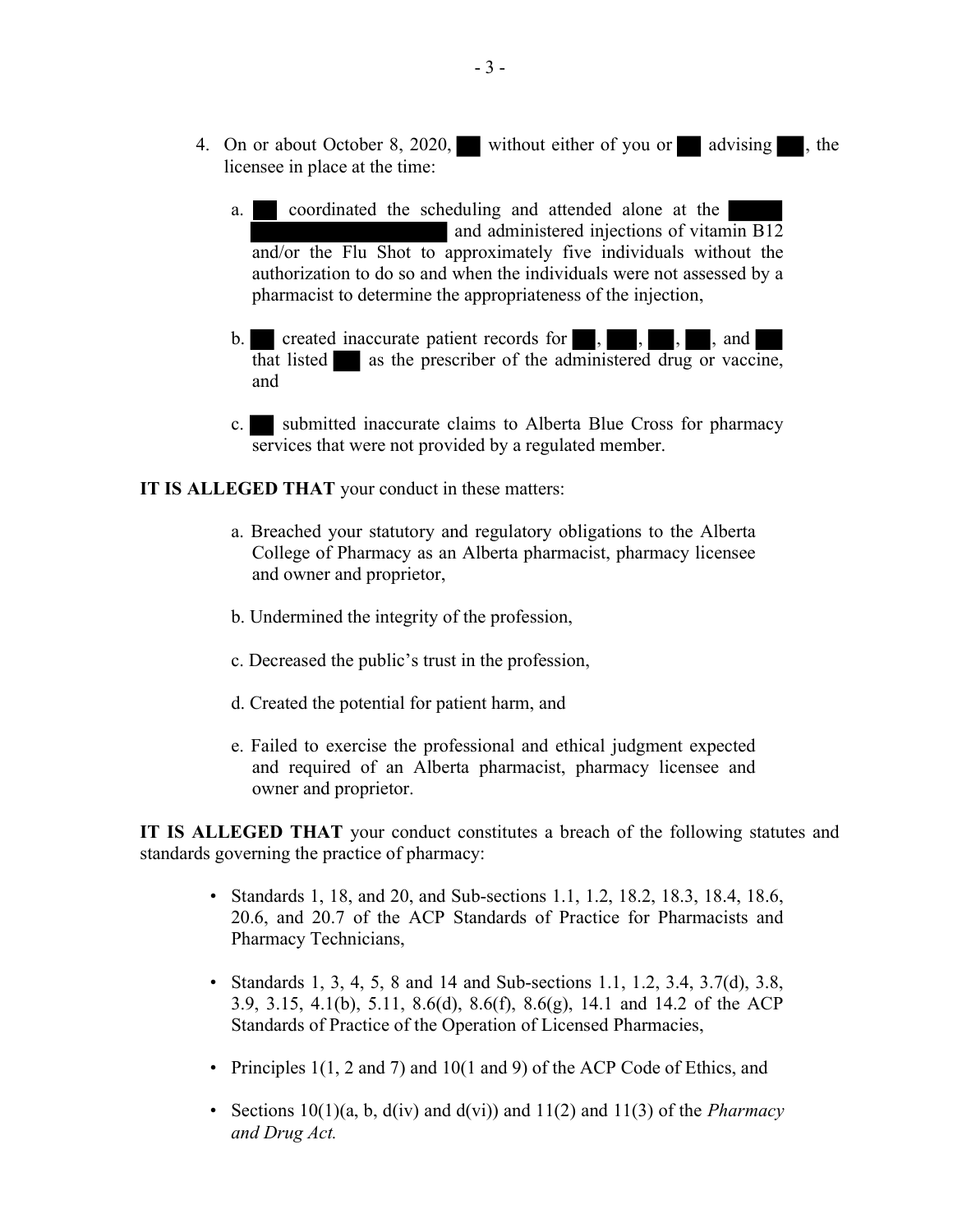and that your conduct set out above and the breach of some or all of these provisions constitutes unprofessional conduct pursuant to the provisions of Sections 1(1)(pp)(ii),  $1(1)(pp)(iii)$  and  $1(1)(pp)(xii)$  of the *Health Professions Act* and misconduct pursuant to the provisions of sections  $1(1)(p)(i)$ ,  $1(1)(p)(ii)$ ,  $1(1)(p)(vi)$  and  $1(1)(p)(ix)$  of the *Pharmacy and* Drug Act.

The matter proceeded by Admissions of Unprofessional Conduct, an Agreed Statement of Facts, and a Joint Submission on Sanction. Ms. Chisholm advised that the parties jointly agreed to amend Allegation 4(c) to match Mr. Edomwonyi's admissions. The amendment has been incorporated in the allegation set out above.

## III. PRELIMINARY MATTERS

There were no objections to the jurisdiction of the Hearing Tribunal to hear this matter or to the composition of the Hearing Tribunal. Neither party objected to the timeliness of service of the Notice of Hearing under Section 77(a) of the *Health Professions Act*. There were no applications made to hold any part of the hearing in private. Ms. Chisholm noted that all patients were referenced in the Notice of Hearing by initials only and asked that the Hearing Tribunal refer to specific patients only by initials as well. In this decision the Hearing Tribunal has referred to third parties by initials.

## IV. EVIDENCE

The Agreed Statement of Facts provided by the parties' stated:  $1$ 

## **Background**

- 1. At all relevant times, Mr. Edomwonyi was a registered member of the Alberta College of Pharmacy on the clinical pharmacist register and was a staff pharmacist and the owner and proprietor at Creekside Pharmacy (ACP License #2928) (the "Pharmacy"). Between September 28, 2015 and September 7, 2020, Mr. Edomwonyi was also the licensee of the Pharmacy.
- 2. On October 9, 2020, the Complaints Director considered information obtained from a phone call with Dr. at the (the call with Dr.  $\alpha$ "Clinic"). During his telephone conversation with Ms. , she indicated that an unregulated pharmacy assistant employed by the Pharmacy, had arranged for and administered flu shots and injections to staff at the Clinic on October 8, 2020.
- 3. On October 20, 2020, the Complaints Director spoke with , the then licensee of the Pharmacy (Served as licensee of the Pharmacy between September 23, 2020 and March 12, 2021) and directed her to conduct an internal pharmacy investigation with respect to the information received by ACP about the injections administered by  $\blacksquare$  at the Clinic on October 8, 2020.

<sup>1</sup> Third parties' names in the Agreed Statement of Facts and Admissions of Unprofessional Conduct have been replaced with initials.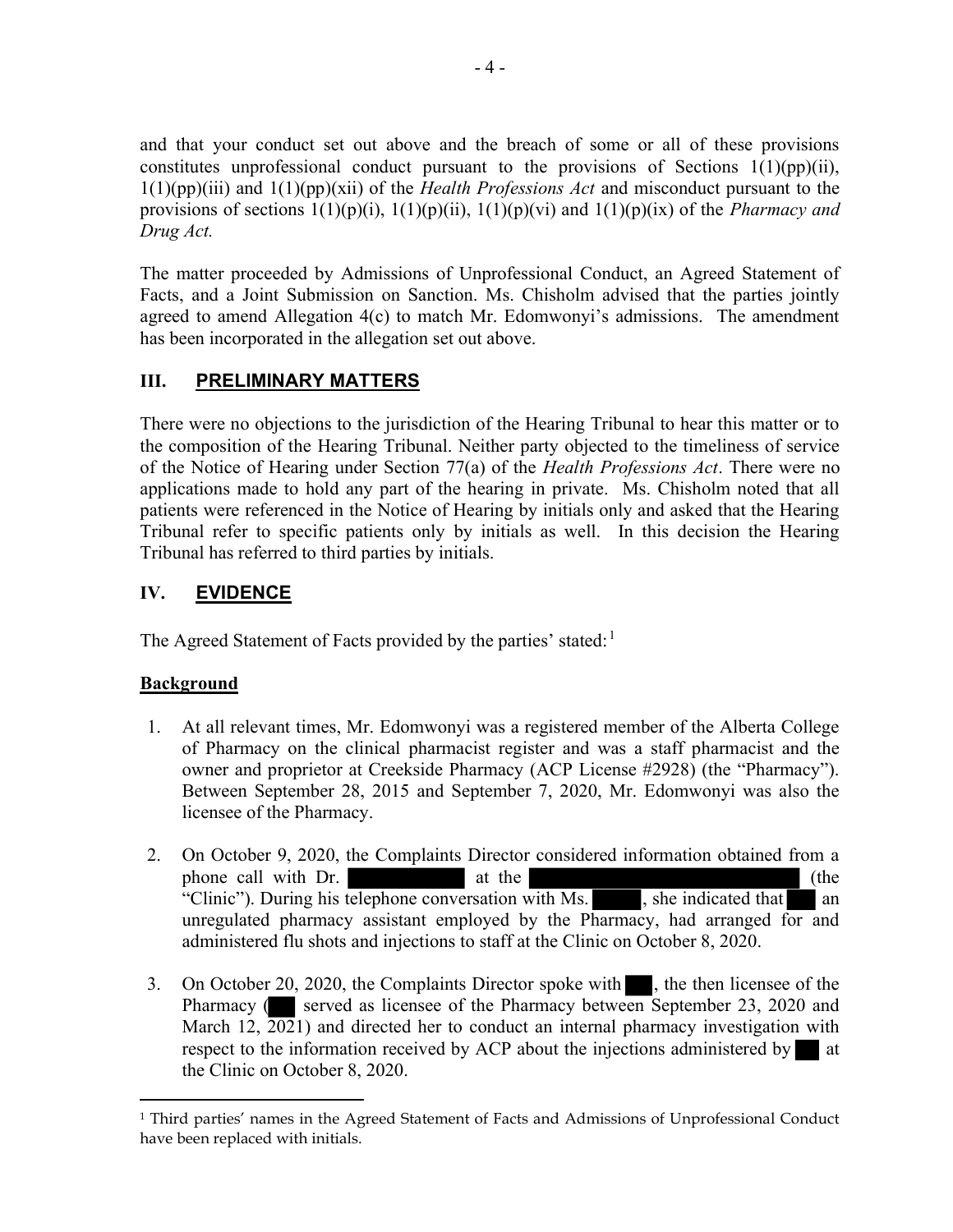- 4. then conducted an internal investigation and her response to the Complaints Director dated October 29, 2020 confirmed that:
	- a. was not a registered pharmacist or pharmacy technician, despite the fact that she was listed as a pharmacy technician on the Pharmacy's website.
	- b. administered vitamin B12 and flu shots to patients at the Clinic on October 8, 2020.
	- c. Mr. Edomwonyi had been aware that an on-site clinic was scheduled but forgot to advise He was supposed to be able to attend but thought the on-site clinic was scheduled for October 15, 2020.
	- d. tried to call Mr. Edomwonyi on October 8, 2020 when he did not attend the scheduled clinic.
	- e. had no knowledge of the on-site clinic despite her name being on the dispensing and adjudication records. She was the pharmacist that had logged into the system on October 8, 2020 and all subsequent dispensing and adjudication records for the day were made under her name.
	- f. reversed and cancelled the billings for the flu shots administered by at the Clinic on October 8, 2020.
- 5. On November 3, 2020, the Complaints Director spoke with Dr. over the phone. Dr. advised that she was one of the owners of the Clinic and stated that she understood that contacted one of the Clinic managers about setting up the on-site flu shots and injections at the Clinic in October 2020. She also advised that  $\blacksquare$  had set up and independently performed flu shots and injections in late November or early December of 2019.
- 6. The Complaints Director treated the information from Dr. and as a complaint and directed an investigation into the conduct of Mr. Edomwonyi in his role as a pharmacist, the former licensee and the current owner and proprietor of the Pharmacy.
- 7. The Complaints Director appointed himself and Ms. Jennifer Mosher as investigators and the investigation resulted in this matter being referred to a hearing.

#### Facts Relevant to the Complaint

8. On November 3, 2020, the Complaints Director spoke with Mr. Edomwonyi. The Complaints Director summarized the complaints process and next steps. Mr. Edomwonyi indicated that he had no questions about the investigation or complaints process during that time. On that same day, the Complaints Director provided Mr. Edomwonyi with a letter summarizing the information he had compiled and requested a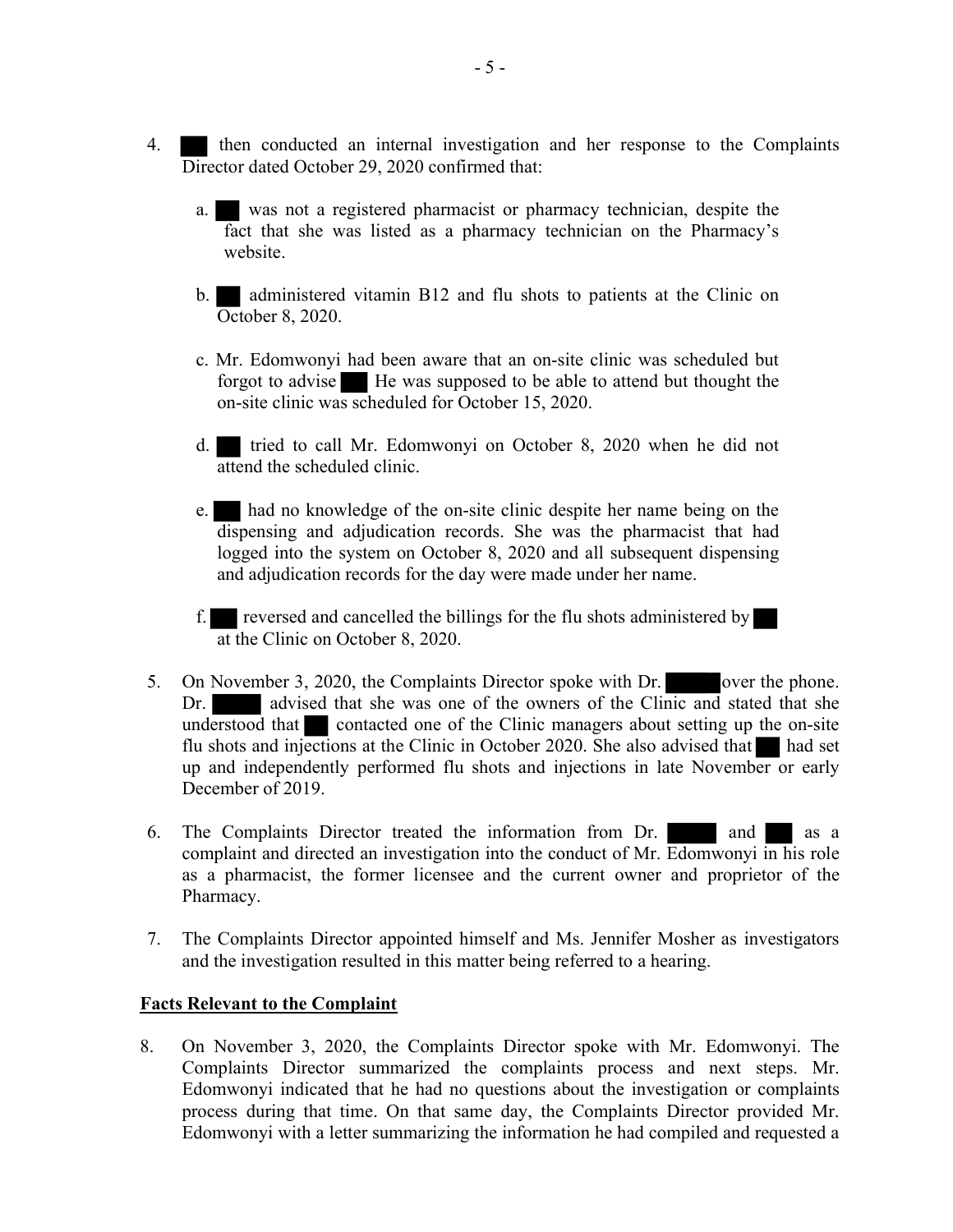written response to the complaint. The Complaints Director's letter advising about the investigation are attached as Exhibits "A" and "B" to this Agreed Statement of Facts.

- 9. Although the Complaints Director originally gave Mr. Edomwonyi a deadline of December 3, 2020 to provide a written response to the investigation, upon Mr. Edomwonyi's retaining legal counsel and legal counsel writing to the Complaints Director to request an extension, that deadline was extended to January 18, 2021.
- 10. On January 18, 2021, the Complaints Director received correspondence from Mr. Edomwonyi's legal counsel attaching Mr. Edomwonyi's written response to the investigation dated January 7, 2020. In his written response, Mr. Edomwonyi stated:
	- a. At the time of the October 8, 2020 incident, he was the owner of the Pharmacy and was the licensee.
	- b. was not a pharmacy technician but was previously employed in a medical office and although it was not an excuse for the incident, has extensive experience with injections due to her personal experience with diabetes.
	- c. On October 6, 2020, telephoned him to request that he attend the onsite clinic scheduled at the Clinic. She told him it was scheduled for October 8, 2020 but he mistakenly believed it was scheduled for October 15, 2020.
	- d. He forgot to advise about the on-site clinic and takes responsibility for that.
	- e. On October 9, 2020, phoned him about a call she had received from the Complaints Director regarding the on-site clinic that had taken place on October 8, 2020. He told that he believed the on-site clinic was scheduled for October 15,  $2020$  and had forgotten to mention it to her.
	- f. informed him that she had tried and failed to get in contact with him on October 8, 2020 and that she had administered flu shots and vitamin B12 shots to patients at the Clinic. He stated that his phone records show that he tried to contact on October 8, 2020 but he did not recall speaking to her.
	- g. He accepted responsibility for the allegation that an unregulated Pharmacy staff member, administered injections without proper authority or supervision.
	- h. He acknowledged that the patient records relating to the October 8, 2020 flu clinic were inaccurate, as  $\blacksquare$  is listed as the administering pharmacist. He stated that while he did not complete the forms, he accepted responsibility for their creation and that was not to blame. He also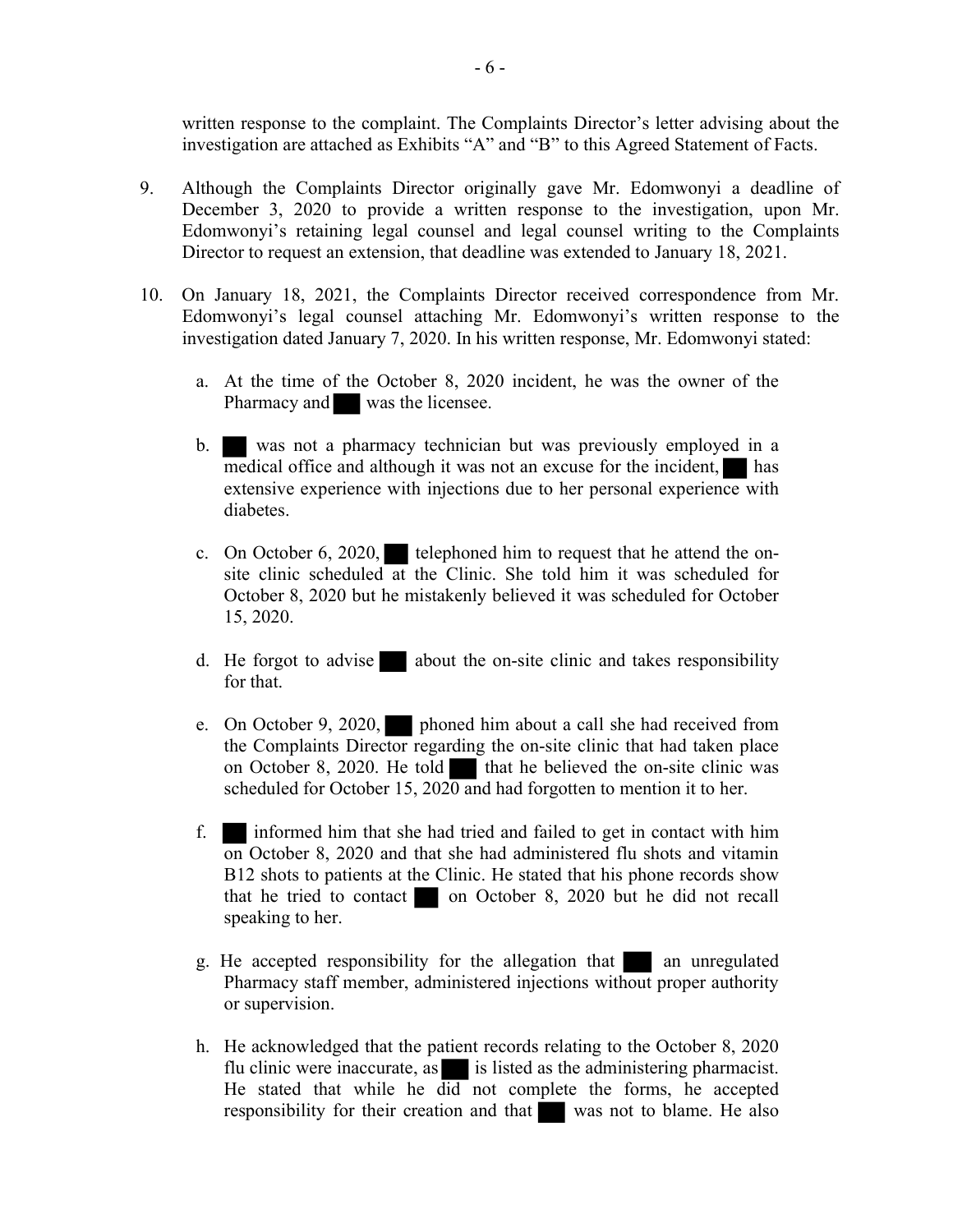accepted responsibility for the similarly inaccurate forms submitted to the Alberta Blue Cross.

- i. He was aware of only one other occurrence of this type of conduct, which took place on November 28, 2019 when administered vitamin B12 shots to patients at the Clinic. He provided copies of patient records and consent forms related to the November 2019 and October 2020 incidents.
- j. The patient records attached to his written response to the complaint support his admission that on November 28, 2019, attended at the Clinic, and:
	- i. administered injections of vitamin B12 to two individuals without being authorized to do so and when the individuals were not assessed by a pharmacist to determine the appropriateness of the vitamin B12 injection, and
	- ii. created inaccurate patient records for two patients,  $\blacksquare$ , and , that listed Mr. Edomwonyi as the prescriber of the vitamin B12.
- k. The patient records attached to his written response to the complaint support his admission that on or about October 8, 2020,
	- i. coordinated the scheduling of and attended alone at the Clinic and administered injections of vitamin B12 and/or the flu shot to approximately five individuals without the authorization to do so and where the individuals were not assessed by a pharmacist to determine the appropriateness of the injection,
	- ii. created inaccurate patient records for  $\,$ , , , , and that listed as the prescriber of the administered drug or vaccine; and
	- iii. submitted inaccurate claims to Alberta Blue Cross for pharmacy services by stating that the services claimed were provided by a regulated member. Attached as Exhibit "C" to this Agreed Statement of Facts is Mr. Edomwonyi's written response to the complaint dated January 7, 2020.
- 11. On February 19, 2021, investigator Jennifer Mosher spoke with and her legal counsel. During the conversation, indicated that:
	- a. She has been employed as a pharmacy assistant at Creekside Pharmacy since September 17, 2017.
	- b. The on-site clinic had originally been booked for October 15, 2020, but for reasons she could not recall was rescheduled to October 8, 2020.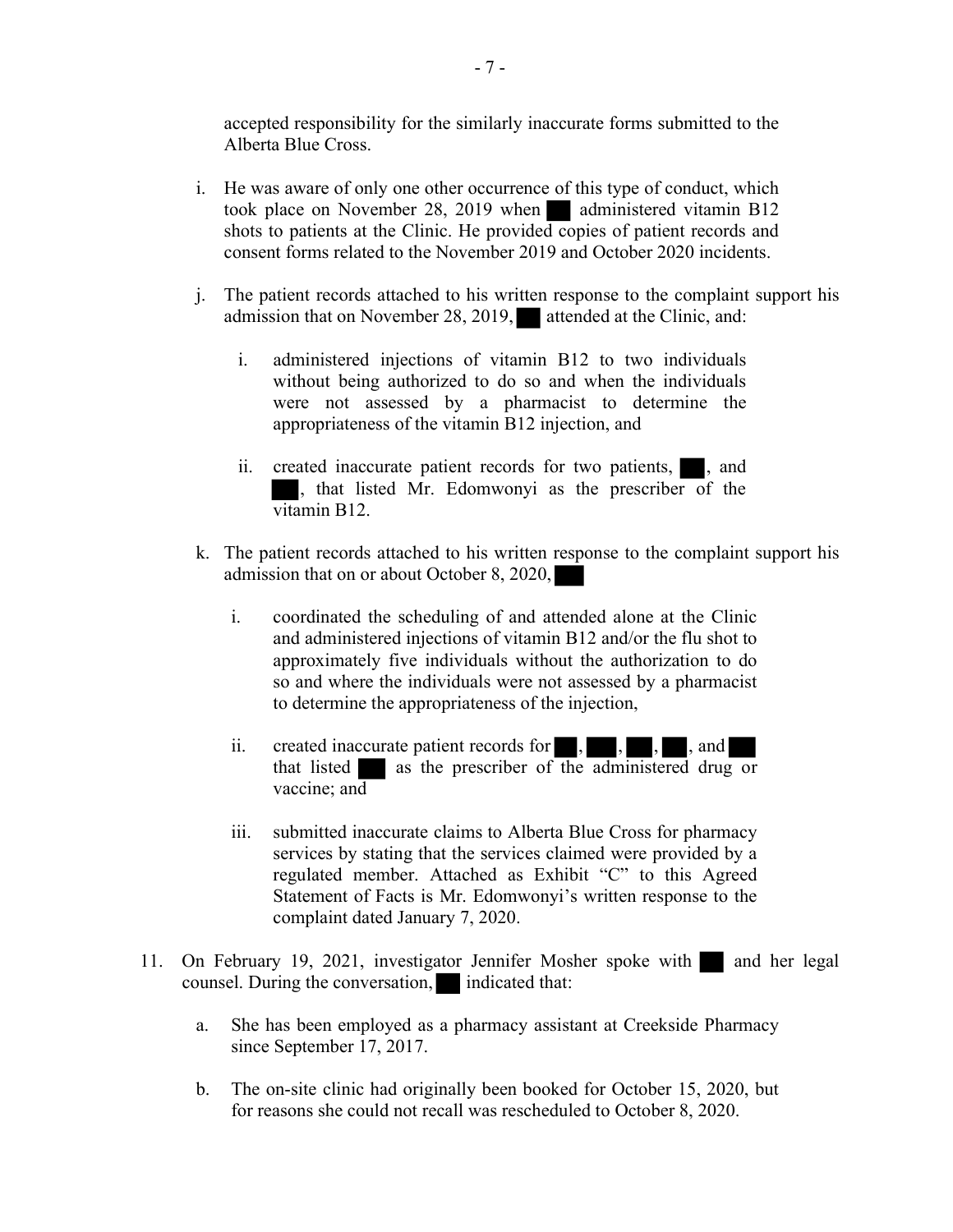- c. When she arrived at the Clinic on October 8, 2020, Mr. Edomwonyi was not there. When she was unable to reach Mr. Edomwonyi by phone, she decided to administer the injections herself.
- d. She administered the flu shot to approximately four to five patients and administered vitamin B12 injections to some as well. She procured both the flu shot and the vitamin B12 from the Pharmacy. She stated that no one at the Clinic objected to her administering the injections. She stated that the Clinic staff may have believed her to be a pharmacy technician.
- e. When she returned to the Pharmacy, she entered the records into the Pharmacy's dispensing software. She indicated that whoever was logged into the software at the time was assigned as the vaccine prescriber. She stated that she placed the records in a folder to be checked but was unsure of what happened to the records after that.
- f. She administered vitamin B12 injections at the Clinic on November 28, 2019. She informed Mr. Edomwonyi after the fact, and he lectured her about the incident and said that this was not how things worked in a pharmacy in comparison to being a physician's assistant.
- g. She was on probation at the Pharmacy at the time of her conversation with Ms. Mosher.
- 12. On March 8, 2021, Ms. Mosher spoke with During that conversation, indicated that:
	- a. had keys to the Pharmacy and procured the flu shot and vitamin B12 from the Pharmacy prior to the Pharmacy opening on October 8, 2020.
	- b. could adjust the inventory levels at the Pharmacy. There was no inventory record of the vitamin B12, or flu shots being taken from the Pharmacy.
	- c. She was not aware had previously administered injections at the Clinic in November 2019.
	- d. was suspended after administering injections at the Clinic on October 8, 2020 and she returned to work on probation in January 2021.
	- e. had been listed on the Pharmacy website as a "pharmacy technician" and assumed she was a regulated technician.
	- f. Mr. Edomwonyi no longer had a role at the Pharmacy other than as an owner.
- 13. On March 11, 2021, Ms. Mosher spoke with Mr. Edomwonyi and his legal counsel, Mr. Ken Fitz. During the call, Mr. Edomwonyi indicated that: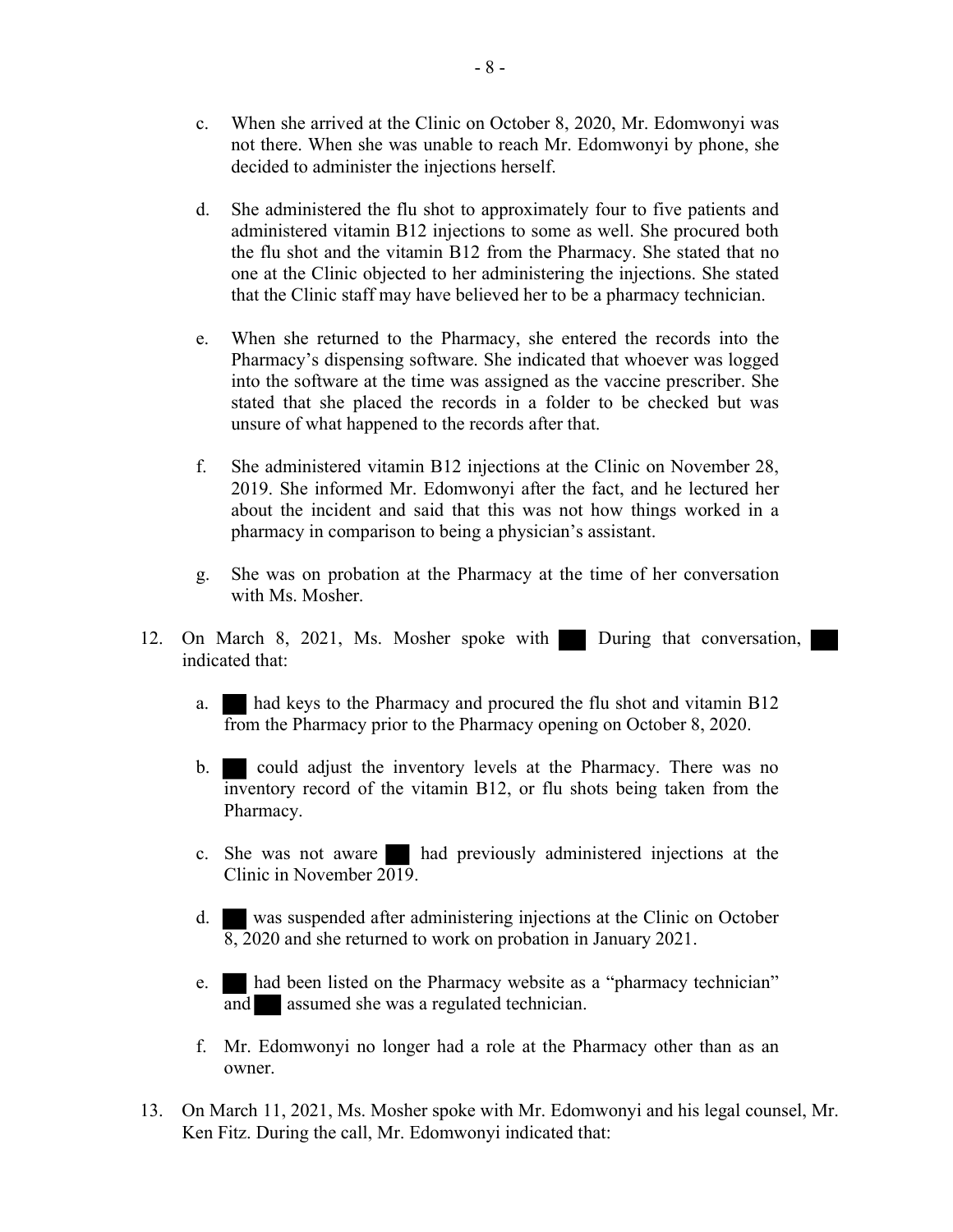- a.  $\blacksquare$ 's duties were "typical" of a pharmacy assistant, such as entering prescriptions, putting away orders, and inventory.
- b. Mr. Edomwonyi was not aware of presenting herself as a pharmacy technician. Her name tag did not include her job title, only her name.
- c. had a "generic" alarm code for the Pharmacy.
- d. Mr. Edomwonyi did not know if could make adjustments to the Pharmacy inventory in the dispensing software.
- e. Mr. Edomwonyi was not aware of 's activities on the November 29, 2019 clinic until after the fact. He learned that attended at the Clinic and administered vitamin B12 injections to patients. Mr. Edomwonyi did not find a discrepancy in the vitamin B12 inventory of the Pharmacy.
- f. After Mr. Edomwonyi learned of the incident on November 29, 2019, he had a talk with  $\Box$  and explained that her actions were not proper procedure. He did not take since is keys, restrict her ability to change inventory in the dispensing software, investigate whether used her alarm code to enter the Pharmacy unauthorized, put on suspension or probation or issue her a reprimand.
- g. Mr. Edomwonyi spoke with about the flu clinic scheduled for October 15, 2020. He was not aware when or why the date changed to October 8, 2020.
- h. Mr. Edomwonyi believed procured the flu shot and vitamin B12 from the Pharmacy the morning of the on-site clinic. He was not involved in the procurement of the drugs from the Pharmacy. He understood, from a discussion with that she had entered the related patient records into the Pharmacy dispensing system. There was no final check on the patient records and the transactions were ultimately cancelled by
- 14. Mr. Edomwonyi acknowledges that he has received legal advice prior to entering this Agreed Statement of Facts and that he understands that the Hearing Tribunal may use this Agreed Statement of Facts as proof of the allegations set out in the Notice of Hearing.

#### V. ADMISSION OF UNPROFESSIONAL CONDUCT

The admissions provided by Mr. Edomwonyi were as follows:

1. Pursuant to Section 70 of the Health Professions Act, Mr. Osazuwa Kester Edomwonyi wishes to provide a written admission of unprofessional conduct under the *Health* Professions Act for consideration by the Hearing Tribunal.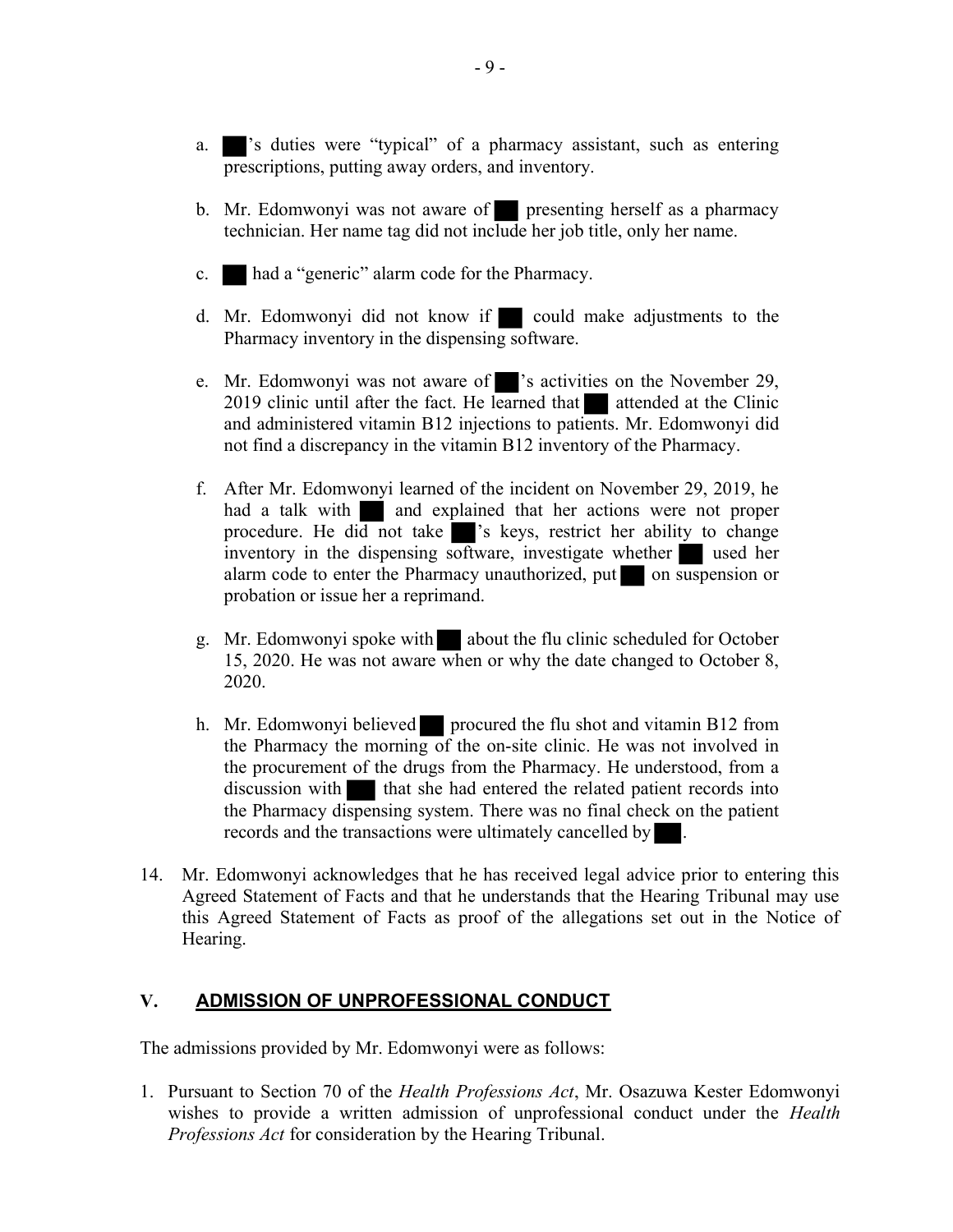- 2. Mr. Edomwonyi acknowledges and admits that, between November 28, 2019 and September 23, 2020 while he was the licensee and proprietor of Creekside Pharmacy (ACP Licence #2928) (the "Pharmacy") and between September 23, 2020 and October 8, 2020 while he was an owner and the proprietor of the Pharmacy, he failed to provide appropriate supervision to the Pharmacy's unregulated employee, such that:
	- 1. On or about November 28, 2019, attended at and:
		- a. administered injections of vitamin B12 to at least two individuals without being authorized to do so and where the individuals were not assessed by a pharmacist to determine the appropriateness of the vitamin B12 injection,
		- b. created inaccurate patient records for and that listed you as the prescriber of the vitamin B12,
	- 2. was not required to wear a nametag that clearly differentiated her in her role as an unregulated pharmacy assistant from a regulated member,
	- 3. was able to access and adjust the pharmacy inventory so that there was no record of her taking vitamin B12 or the Flu Shot from the pharmacy on or about November 28, 2019 or October 8, 2020, and
	- 4. On or about October 8, 2020, without either of he or advising , the licensee in place at the time:
		- a. coordinated the scheduling and attended alone at the and administered injections of vitamin B12 and/or the Flu Shot to approximately five individuals without the authorization to do so and when the individuals were not assessed by a pharmacist to determine the appropriateness of the injection,
		- b. created inaccurate patient records for , , , , and that listed as the prescriber of the administered drug or vaccine, and
		- c. submitted inaccurate claims to Alberta Blue Cross for pharmacy services by stating that the services claimed were provided by a regulated member.
- 3. There is no evidence of patient harm as a result of the injections administered on November 28, 2019 and October 8, 2020 by Nevertheless, Mr. Edomwonyi agrees and acknowledges that his conduct in these matters: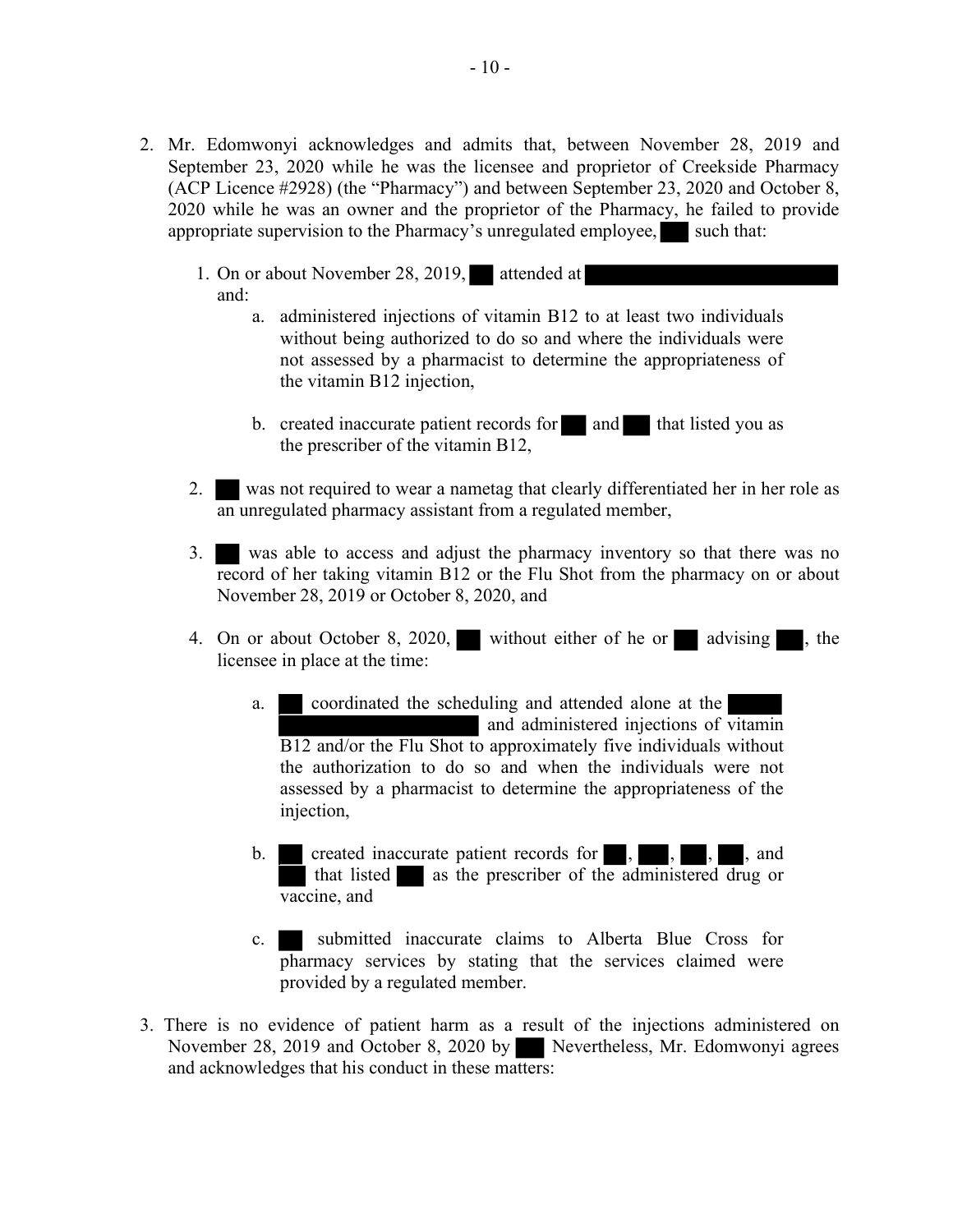- Breached his statutory and regulatory obligations to the Alberta College of Pharmacy as an Alberta pharmacist, pharmacy licensee, and owner and proprietor,
- Undermined the integrity of the profession,
- Decreased the public's trust in the profession,
- Created the potential for patient harm, and
- Failed to exercise the professional and ethical judgment expected and required of an Alberta pharmacist, pharmacy licensee and owner and proprietor.
- 4. Mr. Edomwonyi further agrees and acknowledges that his conduct, as set out above, constitutes breaches of the following statutes and standards governing the profession of pharmacy:
	- Standards 1, 18, and 20, and Sub-sections 1.1, 1.2, 18.2, 18.3, 18.4, 18.6, 20.6, and 20.7 of the ACP Standards of Practice for Pharmacists and Pharmacy Technicians,
	- $\bullet$ Standards 1, 3, 4, 5, 8 and 14 and Sub-sections 1.1, 1.2, 3.4, 3.7(d), 3.8, 3.9, 3.15, 4.1(b), 5.11, 8.6(d), 8.6(f), 8.6(g), 14.1 and 14.2 of the ACP Standards for the Operation of Licensed Pharmacies,
	- Principles 1(1, 2 and 7) and 10(1 and 9) of the ACP Code of Ethics, and  $\bullet$
	- $\bullet$ Sections  $1(1)(p)(i, ii, vi and ix), 10(1)(a, b, d(iv) and d(vi))$  and  $11(2)$  and 11(3) of the Pharmacy and Drug Act and
	- Sections  $1(1)(pp)(ii)$ ,  $1(1)(pp)(iii)$  and  $1(1)(pp)(xii)$  of the *Health*  $\bullet$ Professions Act.
- 5. As Complaints Director, James Krempien, acknowledges that Mr. Edomwonyi has been fully cooperative throughout the investigation, hearing process and in developing this Admission of Unprofessional Conduct.
- 6. Mr. Edomwonyi acknowledges that he has received legal advice prior to entering into this Admission of Unprofessional Conduct and that he understands that if the Hearing Tribunal accepts his Admission of Unprofessional Conduct, the Hearing Tribunal may proceed to issue one or more orders set out in Section 82(2) of the Health Professions Act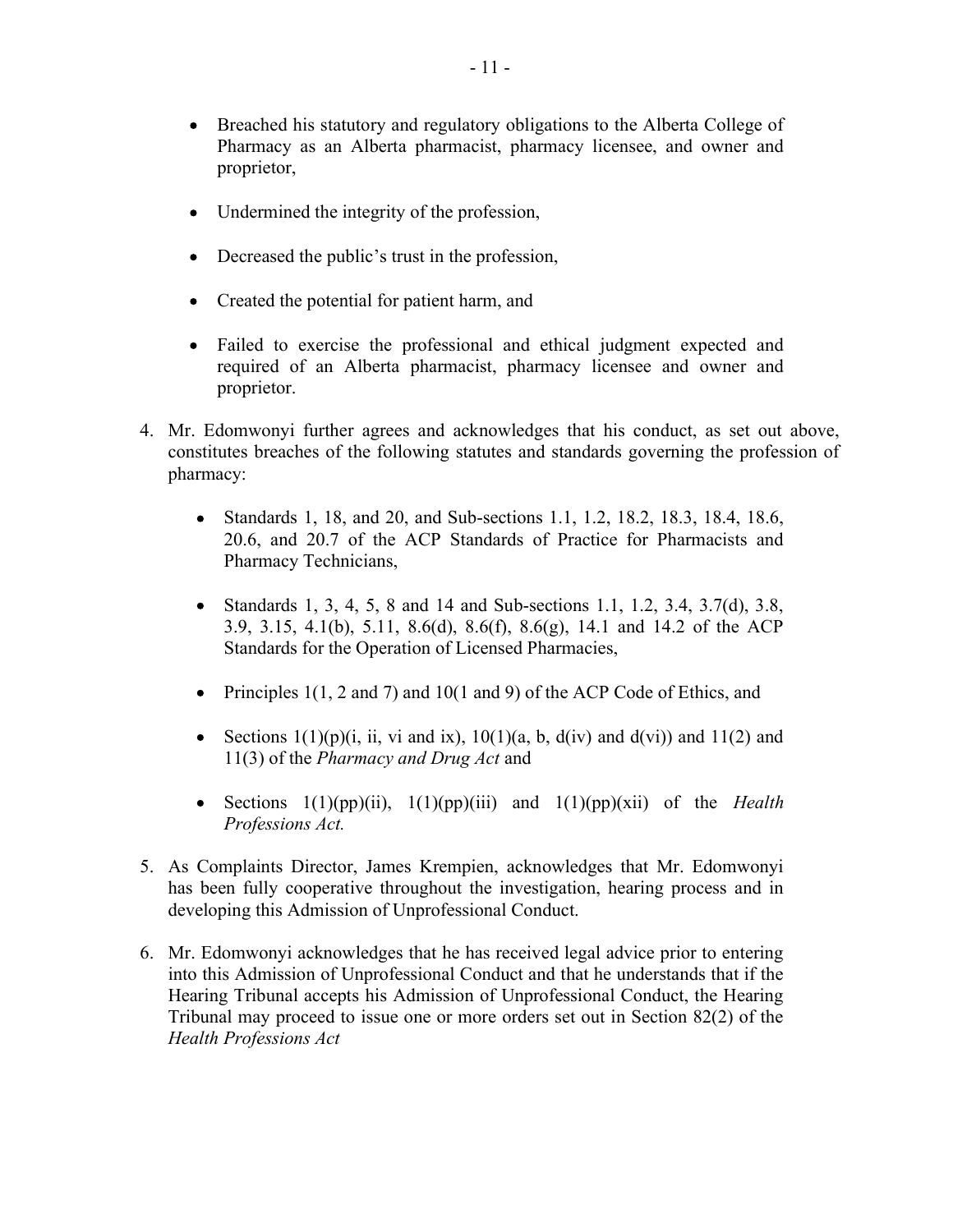### VI. SUBMISSIONS ON MERIT

Ms. Chisholm explained the basis for the allegations brought forward and how the complaint came before the Complaints Director. She explained each allegation in detail. She also highlighted that with respect to Allegation 4 (c), the Hearing Tribunal should consider the amended version of the allegation.

Ms. Chisolm explained, in detail, the Admission of Unprofessional Conduct and the Agreed Statement of Facts. She described the chronology of the events and the series of communications that occurred throughout the investigative process. She contended that the failure to maintain proper supervision created an environment where the events were allowed to unfold as they did.

Ms. Chisholm contended that Mr. Edomwonyi's failure to provide proper supervision and oversight for his unregulated staff amounted to breaches of the legislation, the Standards of Practice for Pharmacists and Pharmacy Technicians, the Standards for the Operation of Licensed Pharmacies and the Code of Ethics, as cited in the Notice of Hearing.

Ms. Chisholm noted that the Complaints Director would not intend to call witnesses in light of the Admission of Unprofessional Conduct and the Agreed Statement of Facts. The Hearing Tribunal would have to decide whether the amended allegations in the Notice of Hearing were proven on a balance of probabilities and whether Mr. Edomwonyi's admitted conduct constituted unprofessional conduct under the Health Professions Act and the Pharmacy and Drug Act.

Mr. Fitz explained that there was some confusion over the date of a clinic that Mr. Edomwonyi's pharmacy was providing. This confusion played a part in what transpired. Mr. Fitz pointed out that because of the confusion about the date, Mr. Edomwonyi was not present for the clinic and, as a result, did not provide oversight on the events on that day. His unregulated staff member proceeded to administer injections even though she had previously been cautioned not to do so. While Mr. Edomwonyi did not intend for the events to transpire as they did, he immediately took responsibility for the actions of his unregulated employee.

Mr. Fitz noted that in no way did Mr. Edomwonyi act for personal gain and that there was no suggestion that he did anything to create inaccurate records himself. He also highlighted that there was no patient that came to any harm. However, Mr. Edomwonyi recognized the potential for harm as a result of how the events unfolded.

Mr. Fitz reiterated that this was not an intentional act on the part of Mr. Edomwonyi. While it is unfortunate these events occurred, Mr. Edomwonyi took responsibility immediately when he was made aware. Mr. Fitz also noted that Mr. Edomwonyi was fully cooperative with the investigation.

## VII. FINDINGS ON MERIT

During the hearing on November 9, 2021 the Hearing Tribunal verbally advised the parties that it accepted the amended allegation and the Investigated Member's admissions of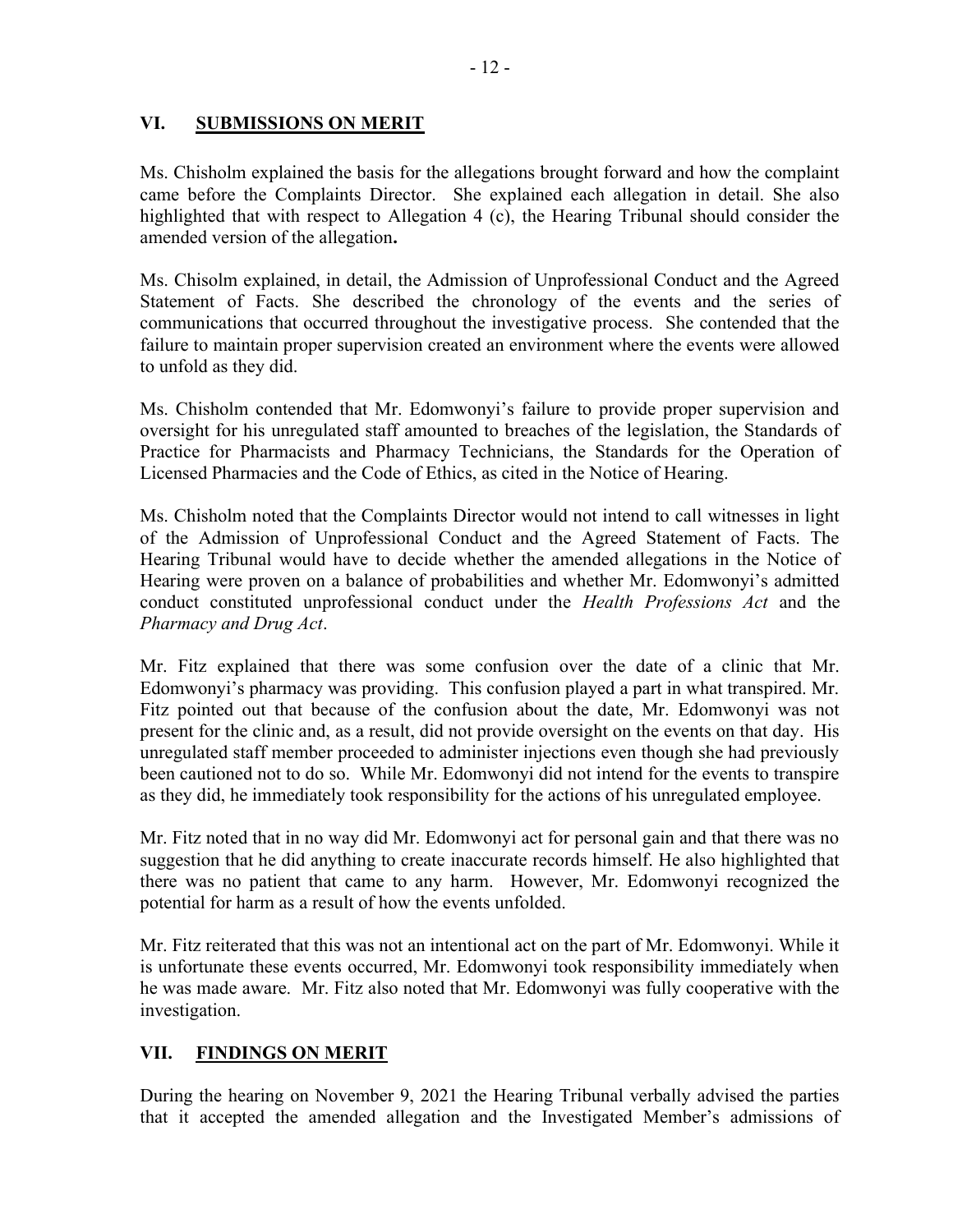unprofessional conduct. The facts as admitted by the Investigated Member support the admissions.

Mr. Edomwonyi was the licensee for Creekside Pharmacy on November 28, 2019 when the facts in Allegation 1 and 2 occurred. The Standards for the Operation of Licensed Pharmacies at Standards 3.4, 3.8 and 3.9 required Mr. Edomwonyi to ensure that the pharmacy's staff were properly supervised, including ensuring they did not engage in restricted activities. The administration of vaccines or anything by invasive procedures on body tissues are restricted activities that may not be performed in Alberta without express legal authorization. Mr. Edomwonyi's supervision failure also led to the creation of inaccurate patient records listing Mr. Edomwonyi as the prescriber of vitamin B12 for certain patients that were treated by This contravened Standard 18.2 of the Standards of Practice for Pharmacists and Pharmacy Technicians. Mr. Edomwonyi was also obliged to ensure that all unregulated pharmacy staff wear nametags that clearly differentiate them from regulated pharmacy staff members.

Mr. Edomwonyi had ceased to be the licensee by the time of the facts in allegation 4, but he remained responsible as a result of Standard 14.2 as the proprietor to take steps to ensure the licensee was capable of ensuring compliance with the Standards. Mr. Edomwonyi was also required by Standards 20.6 and 20.7 of the Standards of Practice for Pharmacists and Pharmacy Technicians to supervise at all relevant times. Mr. Edomwonyi's failure of supervision again led to the creation  $\overline{of}$  inaccurate patient records contrary to the standards, as well as inaccurate drug benefit claims being submitted to Alberta Blue Cross for pharmacy services that a pharmacist did not provide. The failure to comply with these standards is included in the definition of unprofessional conduct in the *Health Professions Act*.

Allegation 3 alleged that Mr. Edomwonyi's failure to provide adequate supervision allowed to access and adjust the pharmacy inventory so that there was no record of her taking vitamin B12 or the flu shot from the pharmacy on or about November 28, 2019 or October 8, 2020. The Hearing Tribunal considered that this contravened Standards 8.6(d), (f) and (g) of the Standards for the Operation of Licensed Pharmacies. Mr. Edomwonyi was the licensee on November 28, 2019. He did not ensure that the pharmacy's systems included sufficient security so that only authorized persons could access the inventory and the inventory records, and so that an accurate audit trail for persons using the system and removing inventory would be created. By October of 2020 Mr. Edomwonyi was no longer the licensee but he remained responsible as the proprietor. The failure to comply with these standards was also unprofessional.

Overall, the Hearing Tribunal was satisfied that Mr. Edomwonyi's admitted and proven conduct in Allegations 1, 2, 3 and 4 was unprofessional conduct pursuant to the *Health* Professions Act and misconduct under the Pharmacy and Drug Act. The public relies on regulated members of the pharmacy profession to know and abide by its legislation and standards. The failure to do so undermines public confidence in the profession and harms the integrity of the profession in the public's eyes. In this case the Hearing Tribunal felt that Mr. Edomwonyi's conduct breached his statutory and regulatory obligations and demonstrated a lack of judgment for a pharmacist. His conduct in Allegations 1, 2, 3 and 4 also undermined the integrity of the profession.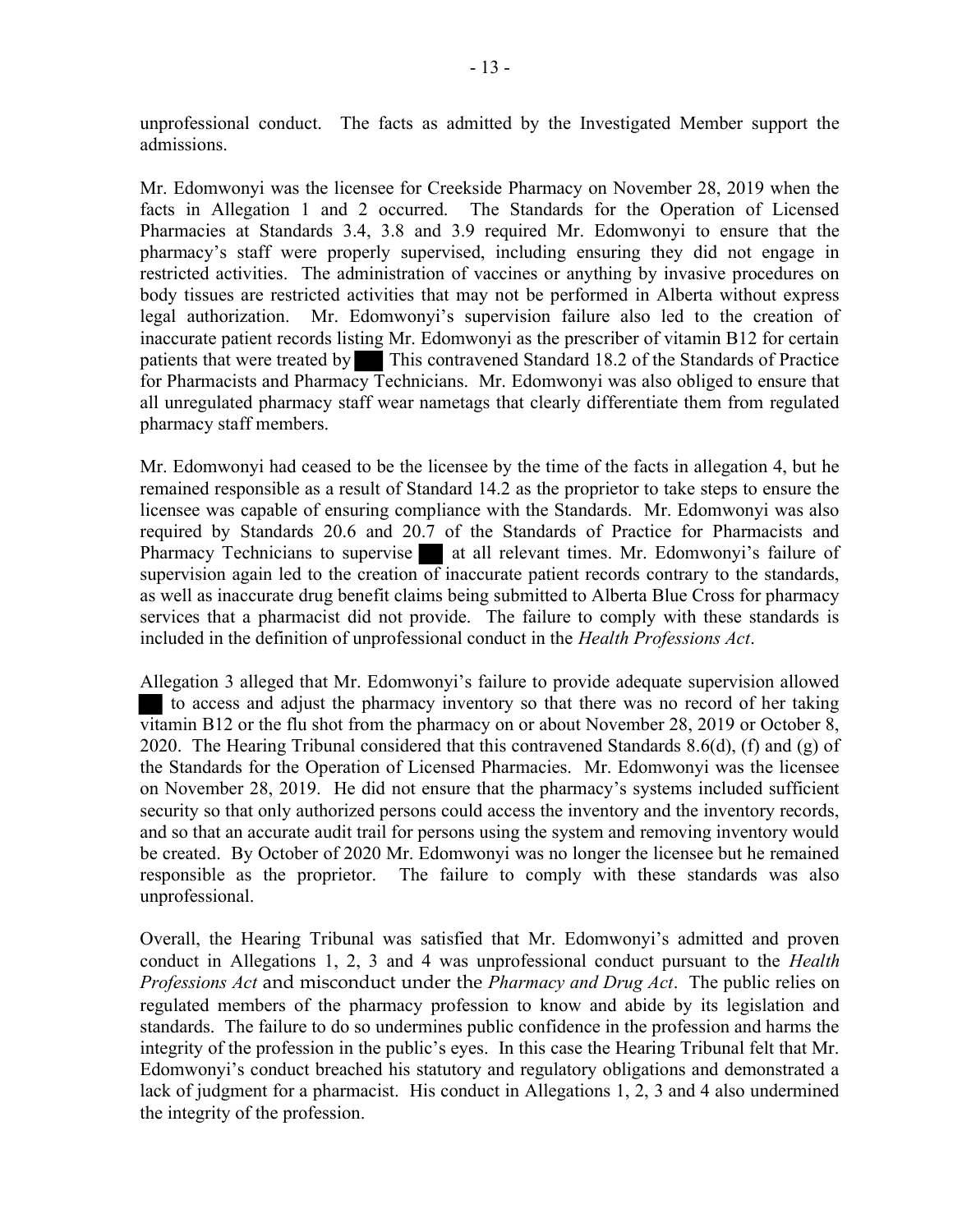#### VIII. SUBMISSIONS ON SANCTION

Mr. Chen advised the Hearing Tribunal that the Complaints Director and Mr. Edomwonyi prepared a Joint Submission on Sanctions. This joint submission specified that:

- 1. Mr. Edomwonyi's practice permit shall be suspended for 3 months, to be served on dates acceptable to the Complaints Director and completed within 6 months from the date the Hearing Tribunal issues its written decision.
- 2. Mr. Edomwonyi shall pay a total fine of \$2,500. Payment will occur in accordance with a payment schedule satisfactory to the Hearings Director. The fine shall be paid within 1 year of the date Mr. Edomwonyi receives a copy of the Hearing Tribunal's written decision.
- 3. Mr. Edomwonyi shall provide a copy of the Hearing Tribunal's written decision to any pharmacy employer or licensee of a pharmacy in which he is employed for a period of 3 years, commencing on the date he receives a copy of the Hearing Tribunal's written decision.
- 4. Mr. Edomwonyi shall be responsible for payment of the costs of the investigation and hearing to a maximum of \$10,000. Payment will occur in accordance with a payment schedule satisfactory to the Hearings Director. The costs shall be paid within 24 months of the date Mr. Edomwonyi receives a copy of the Hearing Tribunal's written decision.

Mr. Chen submitted that the Hearing Tribunal's decision on sanctions should reflect sanctioning principles, as they apply to this case, that serve the following purposes: the protection of the public, the maintenance of the integrity of the profession, the fairness to the investigated member, and deterrence to Mr. Edomwonyi specifically and the profession more generally.

He suggested that the Hearing Tribunal may find it useful to consider the factors set out in the case of *Jaswal v. Newfoundland Medical Board* in determining whether the four purposes above were served.

Mr. Chen submitted that the unprofessional conduct was serious in nature and that Mr. Edomwonyi's failure to properly supervise an unregulated employee warrants serious sanction. The legislative framework created by the Legislature for the pharmacy profession does not contemplate unregulated individuals engaging in the practice of pharmacy or performing restricted activities. Further, Mr. Chen highlighted the Complaints Director's concern that this supervisory breakdown occurred after Mr. Edomwonyi's discovery of similar conduct by in 2019 and his failure to prevent it from happening again.

Mr. Chen pointed out that Mr. Edomwonyi is an experienced pharmacist and licensee so the conduct cannot be excused by any lack of experience.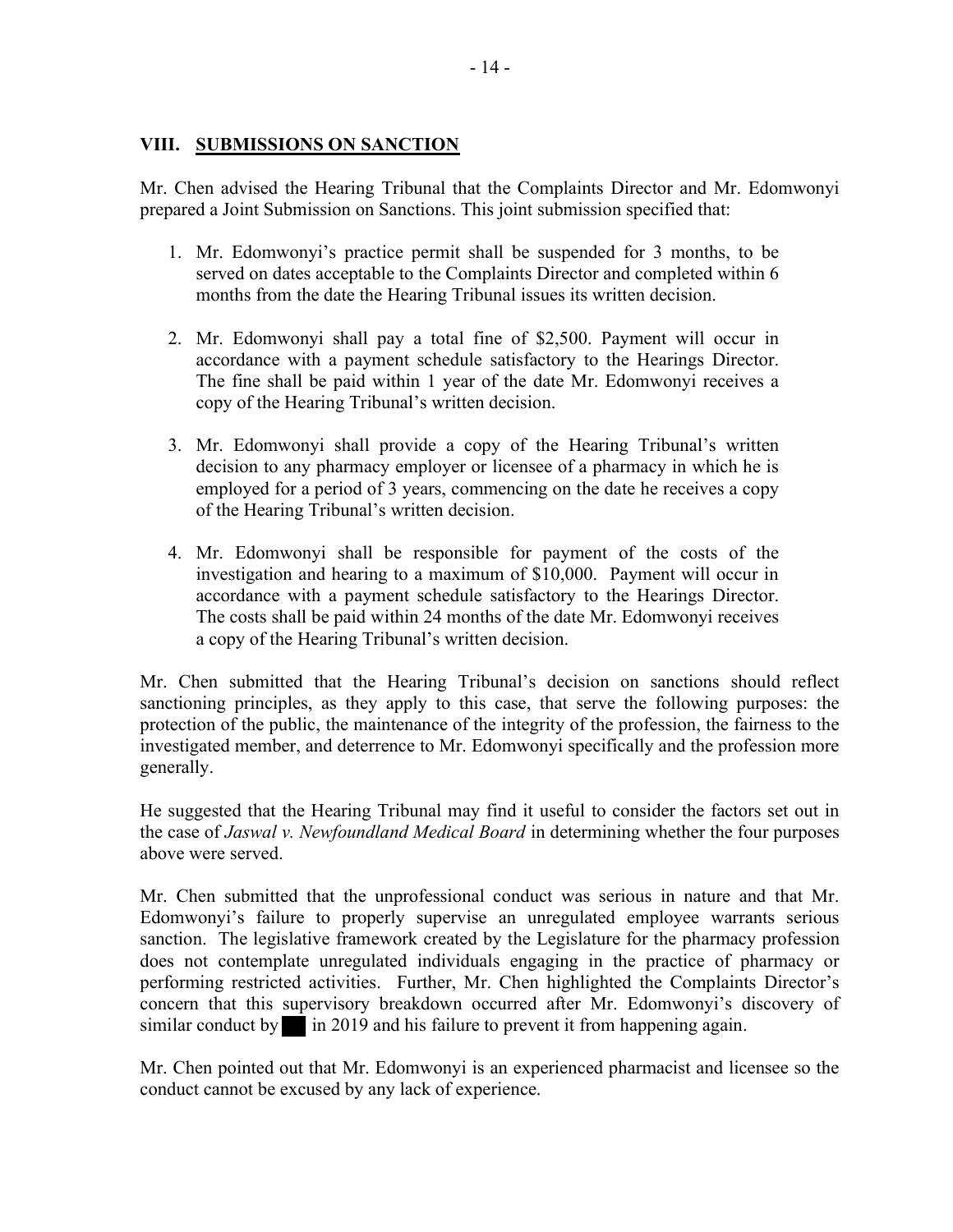As a mitigating factor, Mr. Chen stipulated that the Complaints Director is not aware of any prior findings of unprofessional conduct against Mr. Edomwonyi. Further, Mr. Chen acknowledged Mr. Edomwonyi's recognition that his behavior was unacceptable by the ethical and professional standards expected of a pharmacist through his admission of the allegations in the Notice of Hearing. He also acknowledged that Mr. Edomwonyi was cooperative throughout the investigation and allowed the proceedings to occur in an efficient and timely manner.

Mr. Chen noted that while there is no evidence that any patient came to harm as a result of the injections administered by Mr. Edomwonyi acknowledged that his conduct created the potential for patient harm.

Mr. Chen spoke of the need for sanctions to provide a specific and general deterrent and to maintain public confidence in the pharmacy profession. He said this was particularly important in this case given the profession's role in managing the COVID-19 pandemic. Mr. Chen submitted that the proposed sanctions serve these purposes. He pointed out that selfregulating professions must send a clear message that appropriate sanctions will be levied if there is a failure to uphold the statutory and regulatory obligations to the College as an Alberta pharmacist, pharmacy licensee or owner.

Mr. Chen suggested that the sanctions proposed in the Joint Submission on Sanction are appropriate and compared a recent decision of a Hearing Tribunal.

In reviewing the Joint Submission on Sanction, Mr. Chen noted that any suspension is serious and functions as a deterrent and a penalty. The combination of a suspension and a fine serve as a specific and general deterrent. They emphasize that there are serious consequences in failing to properly supervise pharmacy staff as a licensee, proprietor, or owner.

Mr. Chen suggested that the requirement to provide a copy of the Hearing Tribunal's written decision to any pharmacy employer or licensee for three years is important to ensure that similar conduct is not repeated.

With respect to Order 4, Mr. Chen submitted that it is appropriate that the profession as a whole should not be for paying the costs of the disciplinary proceedings of a member whose conduct was determined to be unprofessional. At the same time, the cap of \$10,000 recognizes the cooperation that Mr. Edomwonyi has demonstrated throughout the investigation and hearing process.

Mr. Chen encouraged the Hearing Tribunal to accept the Joint Submission on Sanction. While he acknowledged the Hearing Tribunal's autonomy, he referred to  $R$ .  $v$ . Anthony-Cook that is often applied to disciplinary proceedings. This case defines a "public interest test" for decision-makers evaluating a joint-submission on sanctions. The public interest test says that the decision-maker should not depart from a joint submission on sanctions unless the proposed sanctions would bring the administration of justice into disrepute or would be contrary to the public interest. This is an undeniably high threshold.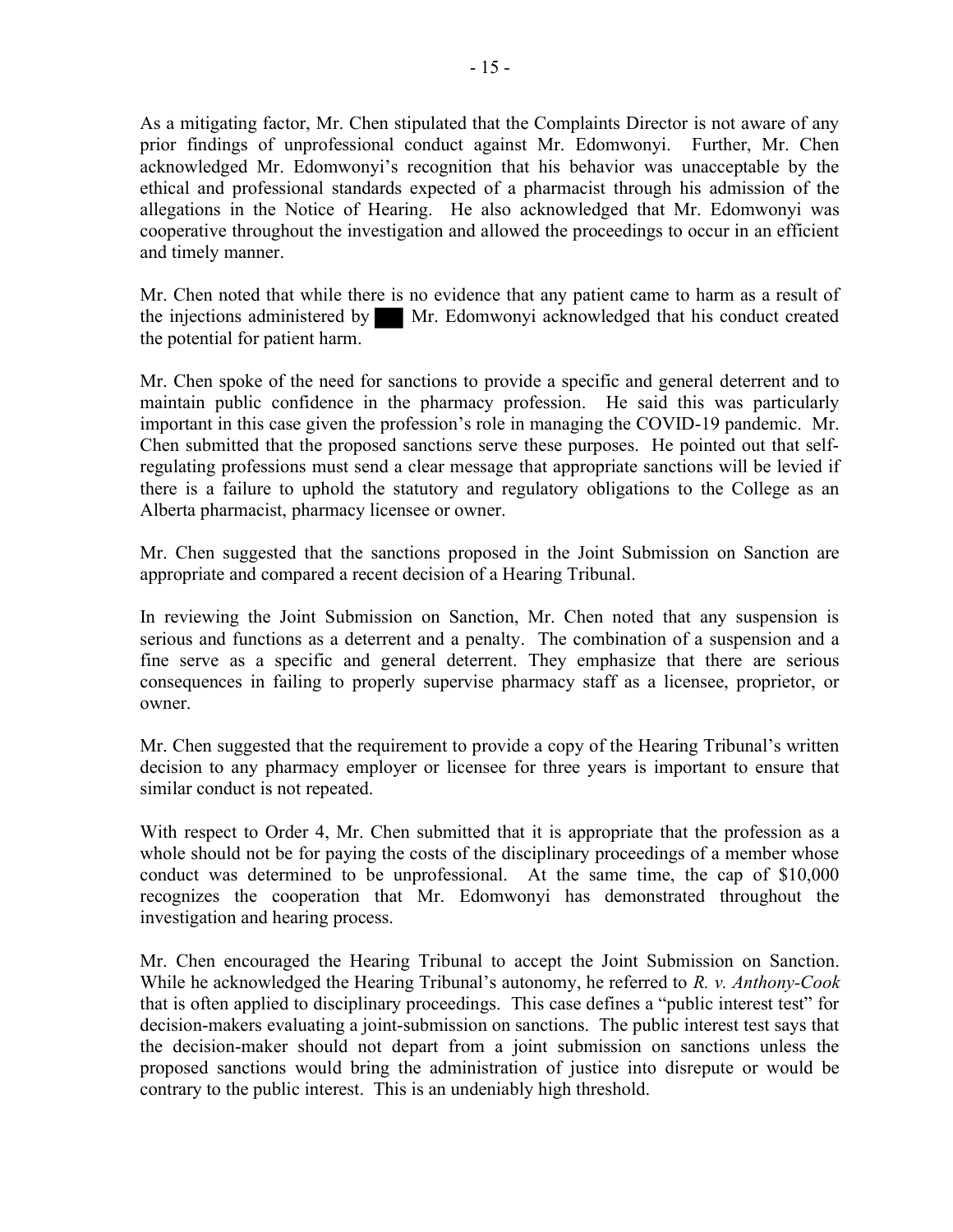Mr. Chen concluded by saying that the joint submission in this case meets the sentencing principles as well as the public interest test set out in  $R$ .  $\nu$ . Anthony-Cook and that it protects the public and the integrity of the profession.

Mr. Fitz said that because of the unique fact pattern in this case, it is difficult to compare other decisions. He acknowledged that the purpose of the process is to ensure that the College's role of protecting the public and the integrity of the profession is satisfied. He also acknowledged the role of the Hearing Tribunal in ordering specific and general deterrents.

Mr. Fitz also referred to R. v. Anthony-Cook and highlighted that the Hearing Tribunal should accept the Joint Submission on Sanction as proposed.

Mr. Fitz submitted that it is clear from the facts of the case that there was no intent on the part of Mr. Edomwonyi for the events to transpire as they did. However, Mr. Fitz acknowledged that Mr. Edomwonyi does bear responsibility for the actions of his employees, even if what had transpired wasn't intentional on his part.

Mr. Fitz pointed out that no patient came to any harm, but he acknowledged the need for the Hearing Tribunal to consider the potential for harm. He also highlighted the fact that Mr. Edomwonyi has no prior record of complaints or incidents and that there is no evidence to suggest that there is anything in his past to indicate a future concern. It was Mr. Edomwonyi's failure to properly supervise and prevent the reoccurrence of the 2019 conduct that was agreed to justify the suspension in this case.

He noted that Mr. Edomwonyi has been cooperative throughout the investigation and the hearing and that he took personal responsibility for what had occurred.

Mr. Fitz indicated that he felt that the Joint Submission on Sanction struck an acceptable balance that serves the interests of the public, the integrity of the profession, and specific and general deterrence.

#### IX. ORDERS

The Hearing Tribunal assessed the Joint Submission on Sanction for appropriateness of sanction and effectiveness as a deterrent for Mr. Edomwonyi and the profession at large. The submissions by both parties were reviewed.

At the conclusion of the hearing on November 9, 2021 the Hearing Tribunal provided a verbal decision accepting the Joint Submission on Sanctions. This written decision confirms the decision of the Hearing Tribunal and provides reasons. We acknowledge that deference should be provided to joint submissions on sanctions, and we ought not to depart from the Joint Submission unless we consider the sanctions to bring the administration of justice into disrepute or be contrary to the public interest.

The Hearing Tribunal considered that sanctions must serve several purposes: public protection, maintenance of the profession's integrity, fairness to Mr. Edomwonyi and specific and general deterrence. The Hearing Tribunal considered several factors before arriving at a decision.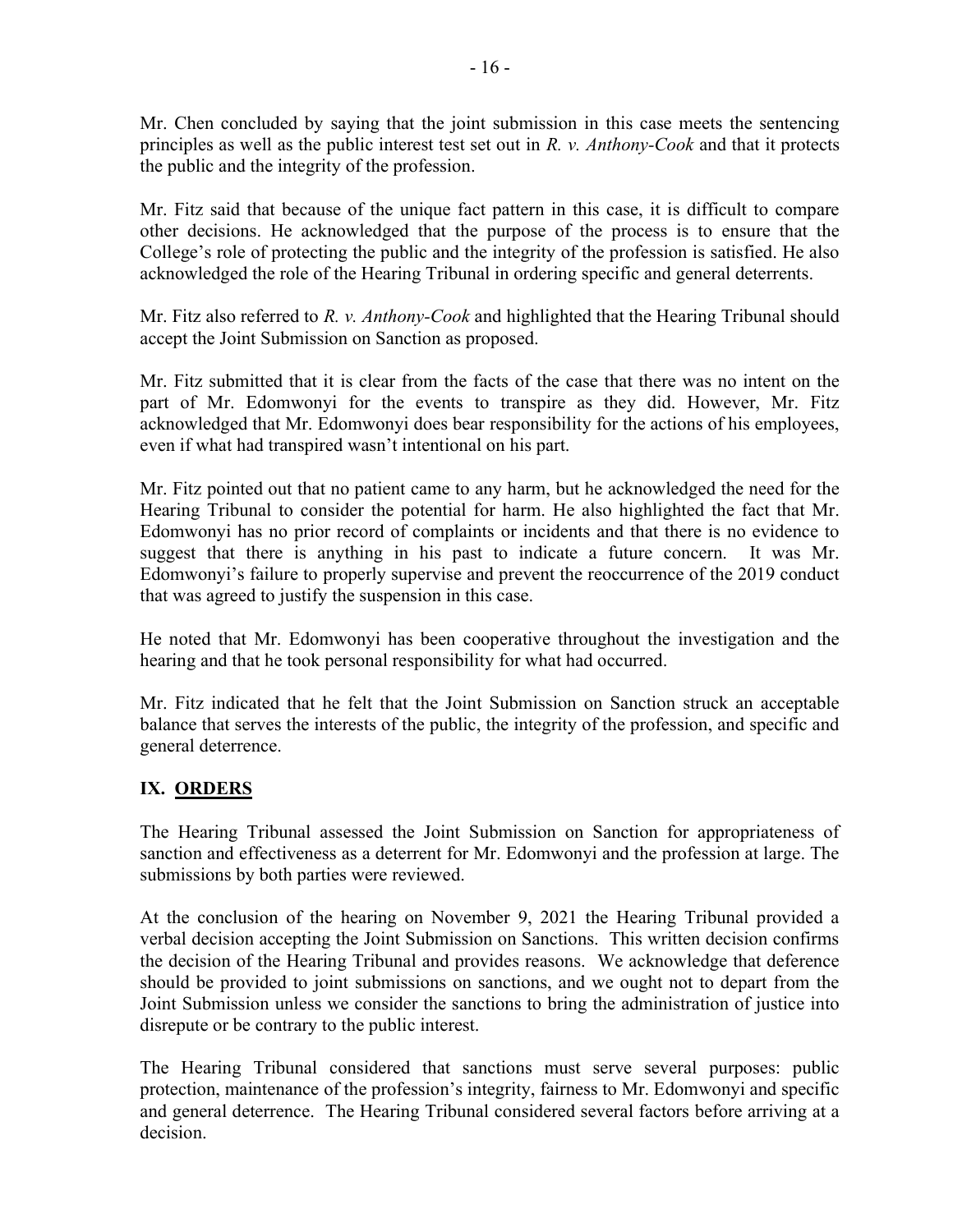Mr. Edomwonyi has practiced as a pharmacist in Alberta for many years. He also served as a licensee from 2015 to 2020. He was the proprietor at Creekside Pharmacy at all relevant times. Mr. Edomwonyi ought to have reasonably been expected to understand his obligations in the oversight of his staff. In particular, he should have recognized the consequence of inadequate supervision after the first occurrence in 2019. While no patient came to any apparent harm in this case, without consequential change in supervisory consistency and effectiveness, the potential for harm in the future could be significant. This case illustrates the importance of supervision in all aspects of the practice of pharmacy.

Mr. Edomwonyi's conduct spanned over 9 months. He failed or was unable to impose adequate supervision of  $\blacksquare$  following the November 2019 incident and this was very concerning to the Hearing Tribunal. The Hearing Tribunal considered this to be an aggravating factor.

The Hearing Tribunal also considered that Mr. Edomwonyi has been a regulated member of the College since 2001 and he has no prior record of unprofessional conduct. He also took responsibility for the events that occurred and cooperated fully with the investigation. Mr. Edomwonyi's agreements on facts and admissions spared the need for any witnesses to testify and made the hearing much simpler. These are mitigating factors.

Mr. Chen referred to the previous case of Alberta College of Pharmacy and Crough. In that case from 2016 a registered pharmacist injected multiple patients without the training and authorization to do so and failed to create appropriate records. The Hearing Tribunal ordered Mr. Crough to receive a reprimand, a fine, to provide no further injections without authorization and to pay the costs of the investigation and hearing. The Hearing Tribunal considered the Crough case, but the facts of this case are different. In this case Mr. Edomwonyi failed to supervise an unregulated individual performing injections. The Tribunal considered this to be more serious unprofessional conduct. Mr. Edomwonyi's demonstrated pattern of this unprofessional conduct in 2019 and again in 2020 justified significant sanctions.

The fine of \$2,500 is significant, particularly when considered along with the order for Mr. Edomwonyi to pay the investigation and hearing costs up to \$10,000. The 3-month suspension from practice will also have a significant impact on Mr. Edomwonyi as well as a deterrent effect on the profession at large. The Tribunal has also considered the financial impacts that a 3-month suspension from practice will have on Mr. Edomwonyi.

The Hearing Tribunal also recognized the value of the requirement to provide a copy of the Hearing Tribunal's written decision to any future pharmacy employer or licensee that Mr. Edomwonyi works for as a pharmacist for three years and the Alberta College of Pharmacy's ability to make discipline decisions public. This serves as an educational tool for the profession, a deterrent for Mr. Edomwonyi and the profession, and an important safeguard for the public.

The public must have the confidence that all Alberta pharmacists and pharmacies operate in accordance with the legislation that relates to the practice of pharmacy in Alberta and the